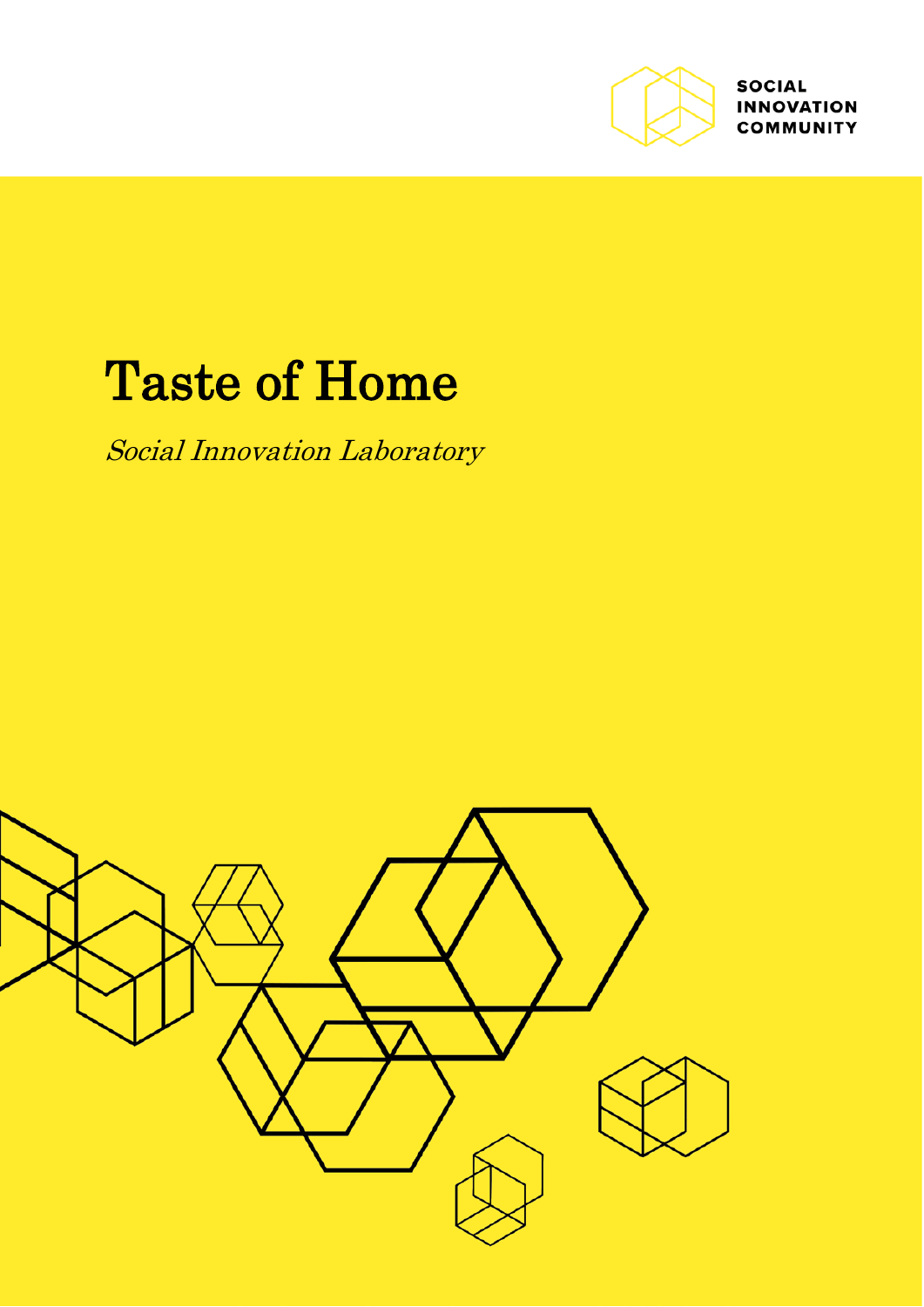

# **Taste of Home ("Okus Doma")**

From culinary and cultural research project to sustainable cooperative run by immigrants and asylum seekers

### **1. ABSTRACT**

A Taste of Home started as a culinary-cultural-research project that introduced the culture, customs and societies of origin of the refugees in Croatia by recording their memories of home, smells and tastes of their cuisine. This was an experiment in sharing life stories and culinary skills of refugees and people from Croatia. By preparing food of their home, refugees were evoking memories and creating new experiences in their new home. Their vision was a colorful world embraced in hospitality. Their mission underlined economic emancipation of refugees and persons with migrant background through culinary and cultural exchange. They were led by values of appreciating human beings and their needs - Human beings in search of happiness and safety ready to offer the best of them – tastes of their childhood and youth hood as well as tastes of their adulthood in new society. Their resources were tastes of middle-eastern, Arabic, African and Asian *cuisine* (rather unrepresented in Croatia).

In considering what is domestically a mechanism for people to gain familiarity and put aside potential differences, the idea of using food and a bridge to help the domestic population connect with the immigrating population became an easy selection. Domestically gastronomy is a part of the fabric of life in Croatia and a willingness to experience new foods is an aspect of that.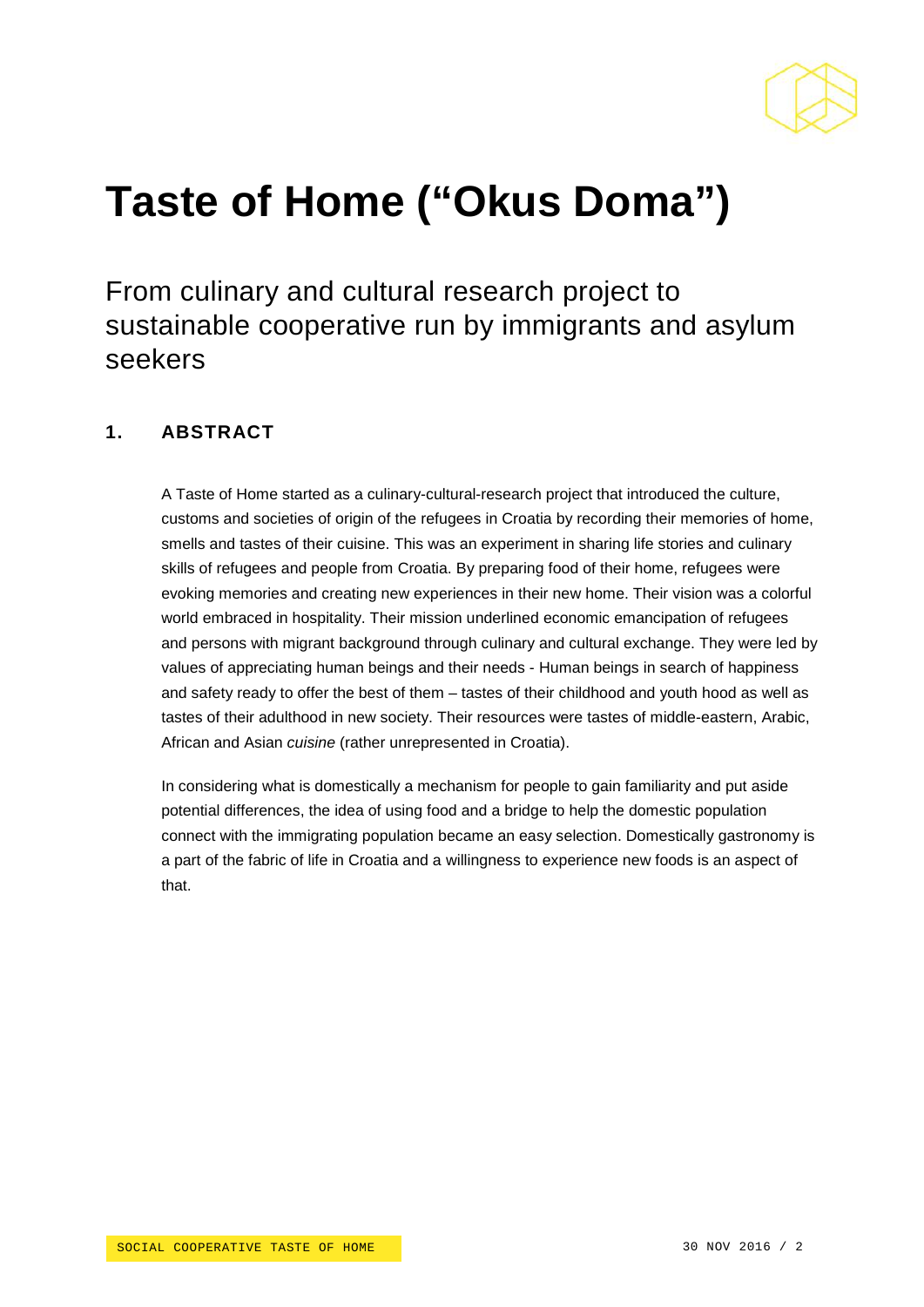



## **2. DESCRIPTION OF THE CASE**

#### **THE CONTEXT**

The effort behind this project was born most substantially out of the recognition that there was a lack of effective and positive mechanisms to help integrate arriving refugees and migrants into domestic culture and economic activity. This was true in large part due to a lack of any clear policy direction from the Croatian central government regarding this process.

Croatian authorities have seriously neglected creation of integration policies especially those embracing work and education opportunities making refugees state service dependent even after two initial integration years. Only 7.5% of those granted protection are non-state dependent through temporary, rarely steady jobs.

As Croatia is a predominantly homogeneous society, with a population that lacks direct exposure to individuals from cultures that are remote from their own, (excluding general European cultures), there is a lack connection with these people. However, an existing connection to people who have undergone traumatic life shifts in having to leave their home countries because of violence and/or economic distress resulting from the Balkan wars meant that an ability to connect was indeed present.

The initiative is based on support, solidarity and knowledge exchange. It gathers people of different origin who organize cooking workshops, public show-kitchen activities, language courses. Public recognition and quality of offer resulted in initiating social cooperative to be specialized in: catering and further opening of a restaurant, food production, publishing cookbooks as well as language courses and interpreting services

No less important, this activity aims at sensitizing Croatian public to refugees needs and combating prejudice followed with opening to social hospitality process through culinary and cultural exchange.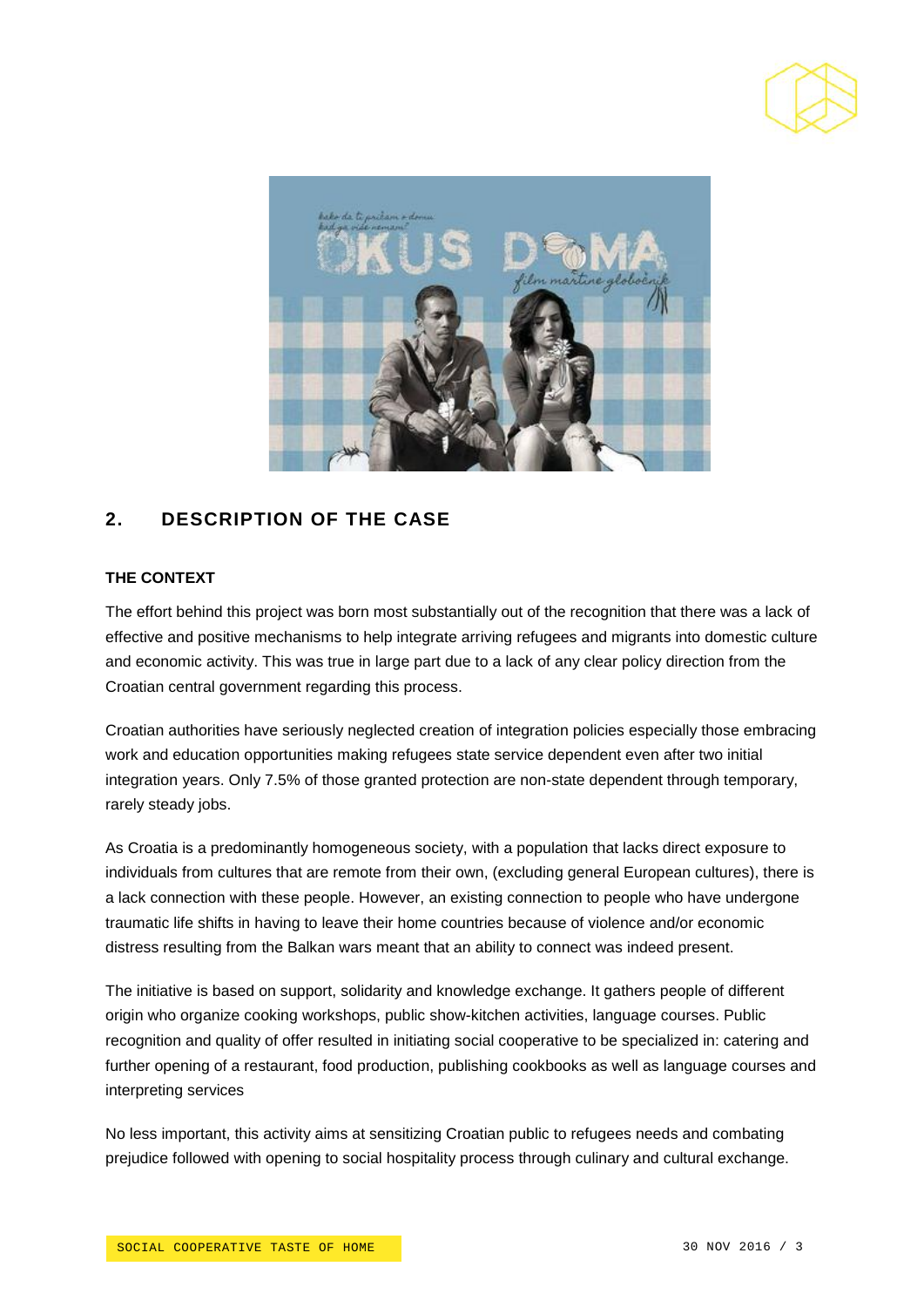

The lack of policy support from the central government meant that access to funding for skills development in this regard was also lacking, (along with the lack of integration policy). As such, a model need to be developed that could be both functional in terms of generating both skills and aiding in social integration, but also that could maintain financial sustainability.

#### **THE CASE**

The goal of the project has been to push economic emancipation of the refugees and other migrants by using their knowledge, skills and earlier experience while sensitizing environment/society on potentials of their integration. The whole action relies on multi-cultural and intercultural theoretical model and practice.

The core of the project is to support and improve integration of immigrants and refugees from war torn and otherwise economically oppressed nations of Africa and the Middle east into Croatian society. It is an effort that seeks to provide a pathway both for the arriving and domestic population to interact in a positive shared atmosphere, as well as to enable the immigrants to develop marketable skills they can use to become full economic contributors and beneficiaries within Croatia.

A Taste of home started as a culinary-cultural-research project that introduces the culture, customs and societies of origin of the refugees in Croatia by recording their memories of home, smells and tastes of their cuisine. This was an experiment in sharing life stories and culinary skills of refugees and people from Croatia. By preparing food of their home, refugees and other immigrants were evoking memories and creating new experiences in their new home. Their vision was a colorful world embraced in hospitality.

*Their mission underlined economic emancipation of refugees and persons with migrant background through culinary and cultural exchange. They were motivated by the values of appreciating human beings and their needs – by the human search to connect with the happiness and safety of their homes and have sought to do so by sharing the tastes of their homes in new and strange society. Their resources were tastes of middleeastern, Arabic, African and Asian cuisine (rather unrepresented in Zagreb).*

The collective 'Taste of Home' gathers 30 refugees and volunteers/activists and is primarily supported by the Centre for Peace Studies (CPS), an NGO based in Zagreb.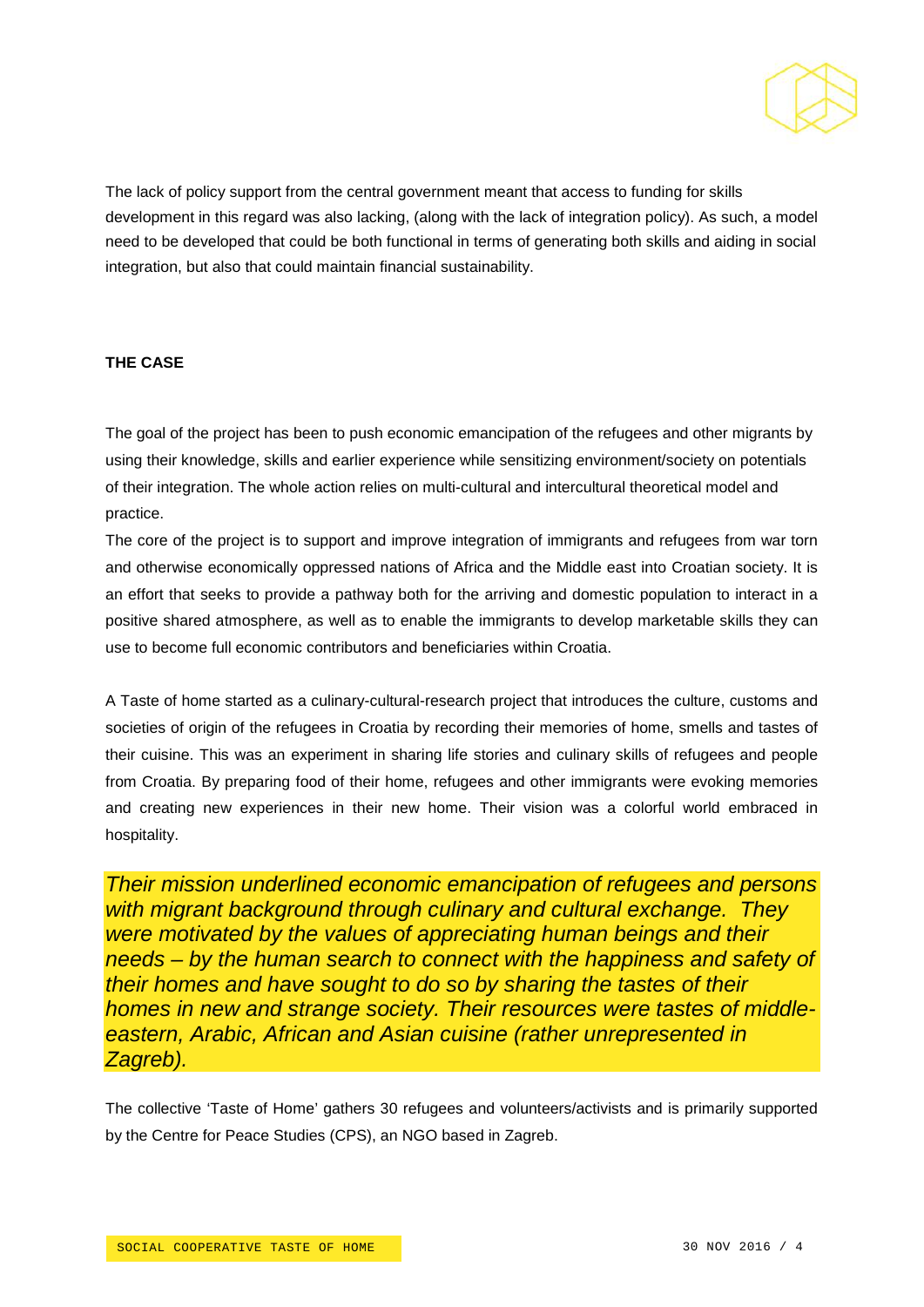

The collective has grown into the social cooperative now. While it still gathers asylum seekers and collects personal memories and refuge experience, it is mainly focused on development of a cooperative that emancipates refugees and migrants as both a reality for some and a sustainable model for others.

Additionally, the need to help develop and promote skills amongst the refugee/immigrant population that could be applicable and beneficial to the domestic economy meant that cooking was a natural fit as there is a general deficit of quality cooks in the country, particularly during the tourist season.

Out of this, 'Taste of home' was developed. A non-profit orientation meant that it could both avoid issues relating to running costs by staying away from the usual market orientation, while at the same time, it opened the door to possible access to funding opportunities from international and other donors as the effort grew without being constrained by classic issues of financial return on investment.

#### **DESCRIPTION OF THE LEARNING PROCESS**

The learning process was multilayered and affected both the project implementers as well as the groups targeted by the project. In the earliest phases, during the period when the project was just in a conceptual phase, the implementers had almost no experience with actually developing a profitable business and were only scantly aware of the concept of social entrepreneurship or how they function. Additionally, while there was a base individual within the initial target group with professional experience cooking, the majority of other individuals had no professional experience in the field as such. Additionally, there was a lack of human resource capacities with the target group for marketing and other business management related skills. Critically, the shortcomings were recognized during the concept phase and developing skills in the deficit areas became a crucial aspect of the initial process.

The approach taken was deliberate, with eventualities and contingencies playing a role early in the process more than anticipated. For example, it took a long time to establish the actual cooperative, almost a year. This was due to several reasons: Legal requirements such as investment of 1000 kuna per participating target group member were a barrier for refugees and migrants, and as such mechanisms needed to be looked at in order to reduce this burden. Another aspect was a lengthy time waiting to get registration for the organization and learning the ins and outs of the bureaucratic procedures for establishing a social business. Other administrative issues were an issue that impacted the learning process such as the opening bank accounts and admin/legal activities that required a detailed review of potential liabilities and an assessment of the best functional structure to move forward with. Additionally, a number of members (asylum seekers) left the country due to negative decisions on their asylum applications. That situation required flexibility in starting certain processes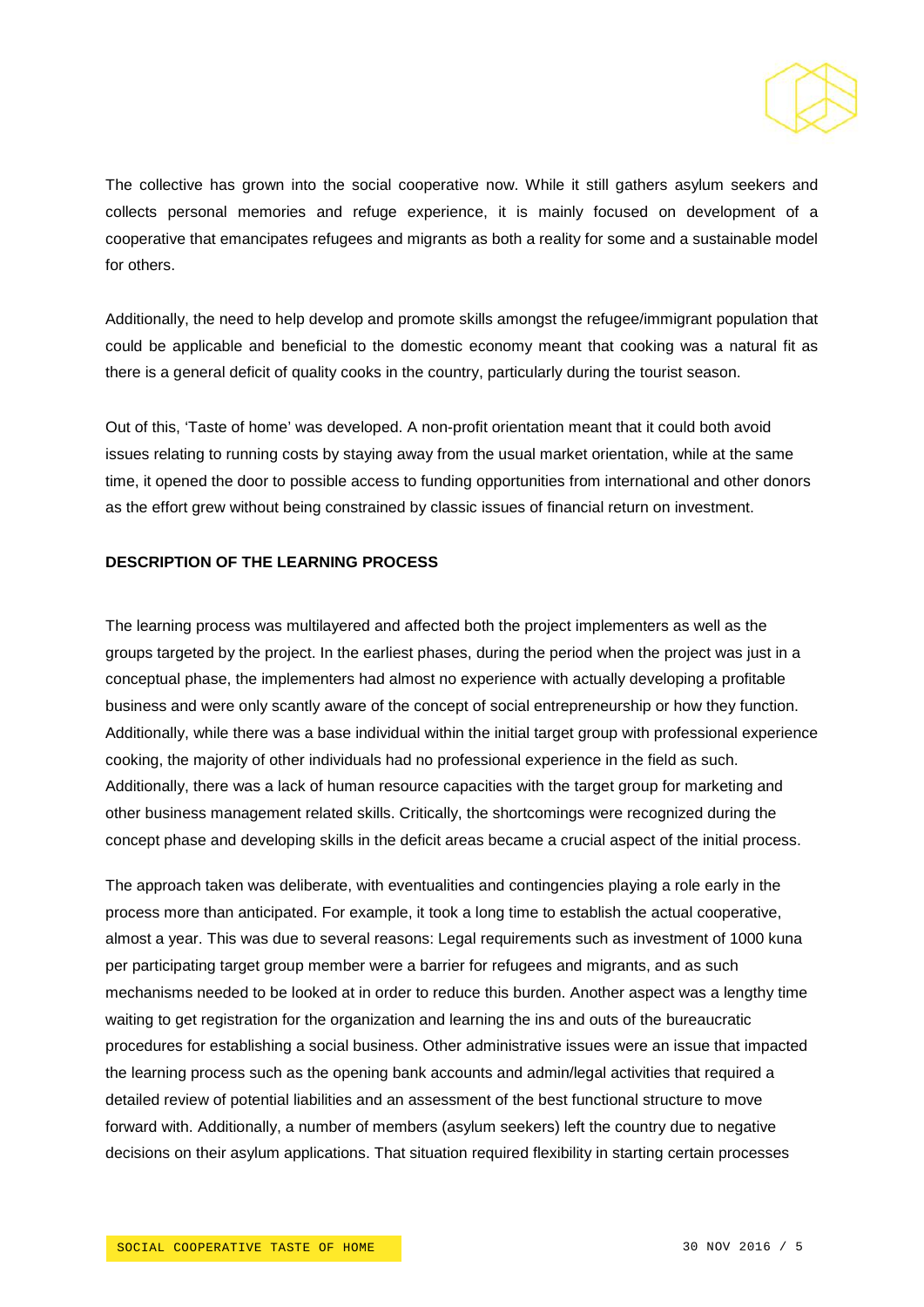

several times from the very beginning and having to adjust/taking over roles. This process was critical in assessing and adjusting the organizational structure in order to ensure its sustainability.

There was also a related issue regarding capacities insofar as there are limited internal absorptive capacities. Primarily, Centre for Peace Studies is an organization focused on social justice that mainly uses research, education, public awareness raising and advocacy as its' primary methods and tools. It had no such an experience of working in the areas related to business and entrepreneurship. It also knew it wanted to push for an economic emancipation of refugees and migrants and we have had tested it through establishing social cooperative. Few other organizations helped in that; Iskra with their social inclusion and working culture in Croatia; NESsT with their social entrepreneurship step by step workshops and finally CEDRA with social cooperative management workshops. All of that took just under a year and it was implemented under support of the EU's IPA funds within the project 'Quality Integration Solutions for Refugees' coordinated by the Fade In. Secondly, there are several other restrains to be aware of. One of them is that these kinds of projects need time; gathering group of refugees and immigrants that will stay involved in the process for several months with no assurance that business will be established and function well extremely hard. These people need assurances and they mostly need rather quick solutions in order to meet their existential needs and reach independency. Also, establishing social cooperative meant being ready to experience something completely different than what all of the team members had been doing by then; it was not only starting off business which brings socio-economic safety for refugees and migrants but also a non-hierarchical structure of decision making that is very complex. Moreover, this example is also a model of successful project done with refugees and migrants but it can also collapse rather easily due to public climate and support loss (xenophobic sentiments, lack of state based financial support to civil society organizations that are primary clients of ToH services, etc.). Understanding that this is for most participants a first experience of running a business, and in particular, a collective business, the process of gaining skills in this area can be slow and potentially difficult. As such, it was essential to build in a strong aspect of cooperative management with shared responsibilities so that transitions resulting from member turnover as new immigrants join the coop and others leave could be made as smooth as possible. Quite a lot of time was dedicated to shape the best possible model of management and collective decision making. And it is an ongoing process. The cooperative was founded by 16 co-founders. Half of them are refugees and migrants, and other half are local activists. There are three higher ranked responsibilities – president, vice-president and manager. President and vice-president represent membership, one is of migrant and the other one of non-migrant origin and then the manager is not a co-founder. Until today, almost a year after formal founding of the cooperative we have kept the same structure. More refugees and migrants are joining in, more local activists/volunteers/interested citizens too. They do not become members immediately, process of inclusion into membership is rather hard since membership now costs 2.500 kuna which is hardly affordable to anyone (according to the law, initial membership is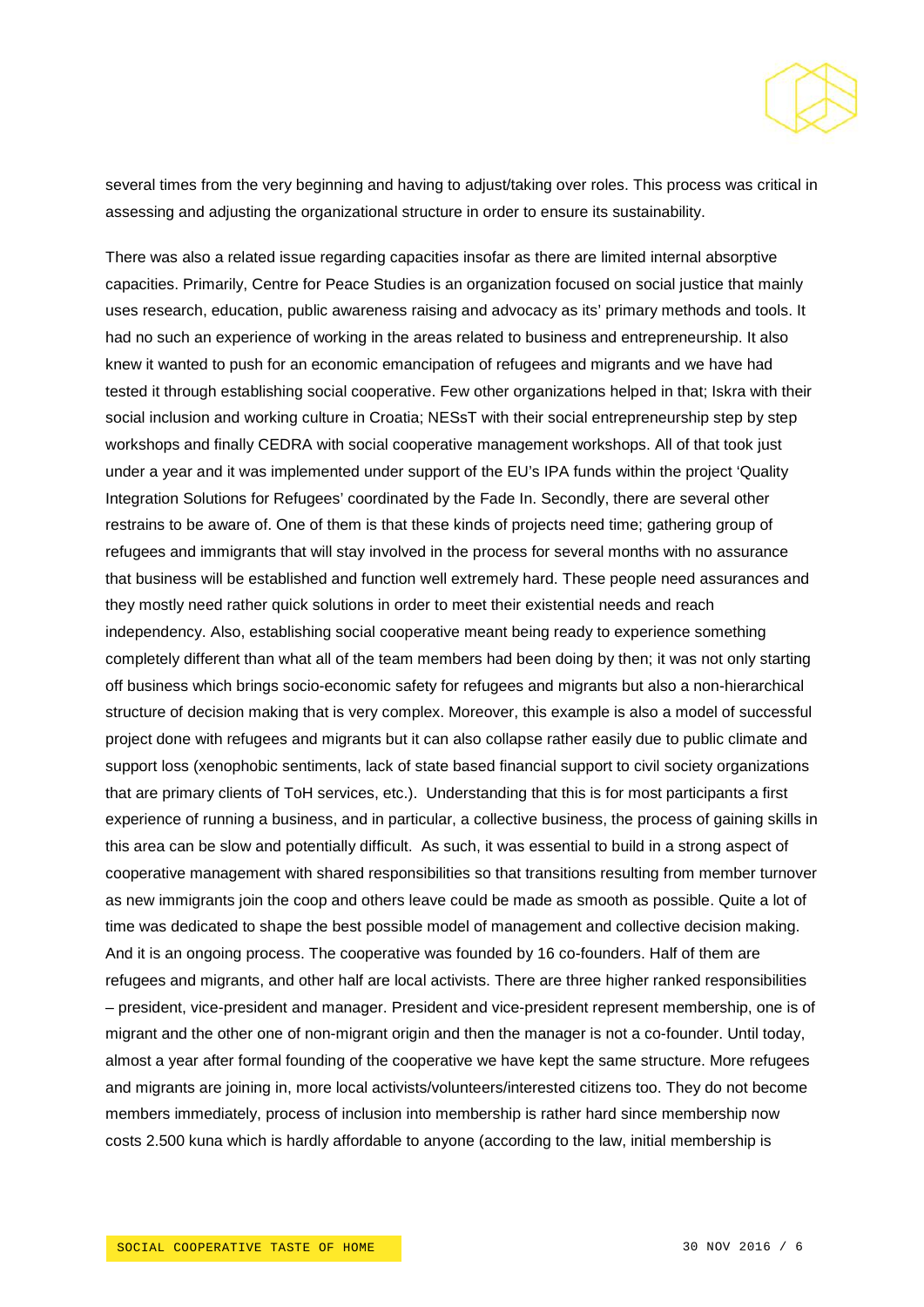

1.000kn to be paid before founding assembly; anyone joining in afterwards pays minimum of 2.500). Once having a cooperative and membership directives, experiencing turnover is not an issue anymore; difficulty was had in past related to asylum seekers who participated in establishing the cooperative hoping they would get refugee status. Once rejected, they had to leave the country. Asylum seekers do participate in many of the activities now and they cannot become members until granted protection status and receiving working rights according to the Asylum Act. Diversifying skills sets amongst individual members developed into an important aspect as a result. There were two primary strategies of diversifying skills. One aspect was developing skills of management the cooperative from macro (cooperative as an inclusive social entrepreneurship business with a clear vision and strategies) over middle (human resources, infrastructure, cooperation) to micro management (managing the kitchen and marketing of catering business). The Second aspect covered developing cooking and serving skills for catering as a primary small business established with the cooperative. All our cooks have therefore enrolled in courses at Pučko Otvoreno Učilište.

From the standpoint of the project implementers, all of the stated was new experientially and so there was a substantial level of organization capacity development from their perspective. Additionally, having recognized the lack of understanding of social entrepreneurship the implementers actively sought out their own internal capacity building, cooperating with international organizations in participating in an 18 month learning process. It was through this that critical skills were developed in order to ensure a successful project. Skills such as organizational management and access to start-up finances through crowd funding were developed and played essential roles during the earliest phases of the project. Within the 18 month project implemented under title 'Quality integration solutions for refugees' there had been participation in trainings on social inclusion and working culture, social entrepreneurship step by step (market research, our vision and ideas, business and financial plan) and social cooperative management (shaping up the structure of decision-making and strategic plans). That project was funded by EU IPA. The project ended in March 2015 and it took half a year to do more of an internal capacity building work and administrative work before organizational readiness was achieved. Once that was the case, the decision was taken to start off the crowdfunding campaign that was done in cooperation of the CPS and Taste of Home collective under mentorship of UNDP and Brodoto social enterprise. Additionally, gaining a broader understanding of SE organizations, domestic legal constraints, and how organizations such as this can function led to development of new "add on" services of the total organizational offering. Drivers and milestones beyond establishing a stable catering operation were developed, including eventually to open a restaurant, have an interpreting service for Arabic and Farsi (and other languages) to work with other refugees and migrants (used by different NGOs and institutions) as well as to have a language school / courses. Both ideas, food catering and language services are in line with Taste of Homes basic idea; learning about cultures and backgrounds of people who fled their homes and connecting with domicile population through spaces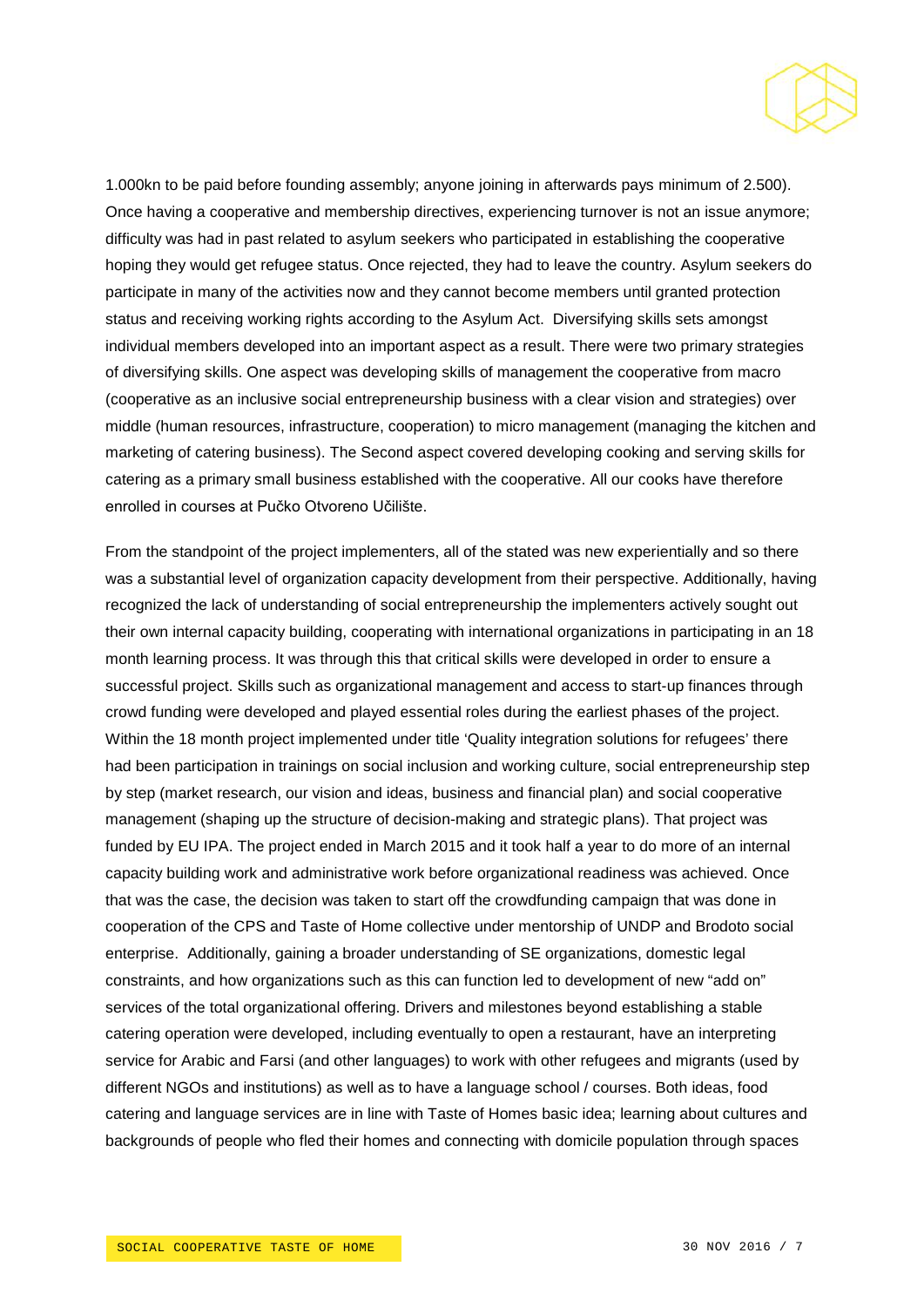

understandable and acceptable to most.

Throughout the process probably one of the more difficult but nonetheless essential aspects of the learning process was how to keep a simple, straight forward business model, while also allowing for space to diversify activities in a way that would not become administratively burdensome. Work on sustainability is still a goal, and it is a part of the daily struggle. While full sustainability is not achieved yet, it is anticipated soon through setting up the diversified channels of income, through the translation and other related services. So far, there are daily catering and Arabic language courses. Launching off Taste of Home food products is under preparation as well as new language courses and interpreting services. Currently there are 7 people employed with minimum wages and the goal is to take that up to decent steady monthly salaries.

#### **DISCUSSION**

Okus Doma is a classic example of a social business/social entrepreneurship blend. It is also, both similar to and apart from classic efforts to develop social inclusion initiatives. Given the Center for Peace Studies has a substantial background in the social inclusion field as well as in capacity building for marginalized groups, this is not surprising.

As a result, unlike many other social entrepreneurship initiatives, this implementers were conscious from the beginning of the need to develop critical organizational development and management skills. There is no question that CPS's experiences previously influenced this outlook and undoubtedly played a critical role in the ultimate success of the effort. Their position as an organization that had little to no real experience with 'for profit' business development forced them to look to other mechanisms for their development of the cooperative. As CPS is an organization that tends to function on a grant based, funding cycle, (project-to-project) methodology, the recognition internally of the need to establish an organization that does not function in this fashion was essential to ensuring sustainability.

One of the most notable aspects of the development/learning process is the cooperative management function. Something that was learned more as a matter of experience, having had key individual members leave early on due to negative responses on their asylum applications could have easily ended the effort all together. There is no question that the education CPS received on social innovation and social entrepreneurship was essential in helping them to overcome these obstacles. This reinforces the idea that in order for SI/SE initiatives to succeed as a 'social business' (non-profit orientation with for-profit functionality), a deep understanding of the field is needed.

What is also important to recognize in this is the ability of the implementing organization to reach out and access capacity building for their own internal deficit. While many may recognize that they lack certain skills, the ability to access international partners and capitalize on well developed relationships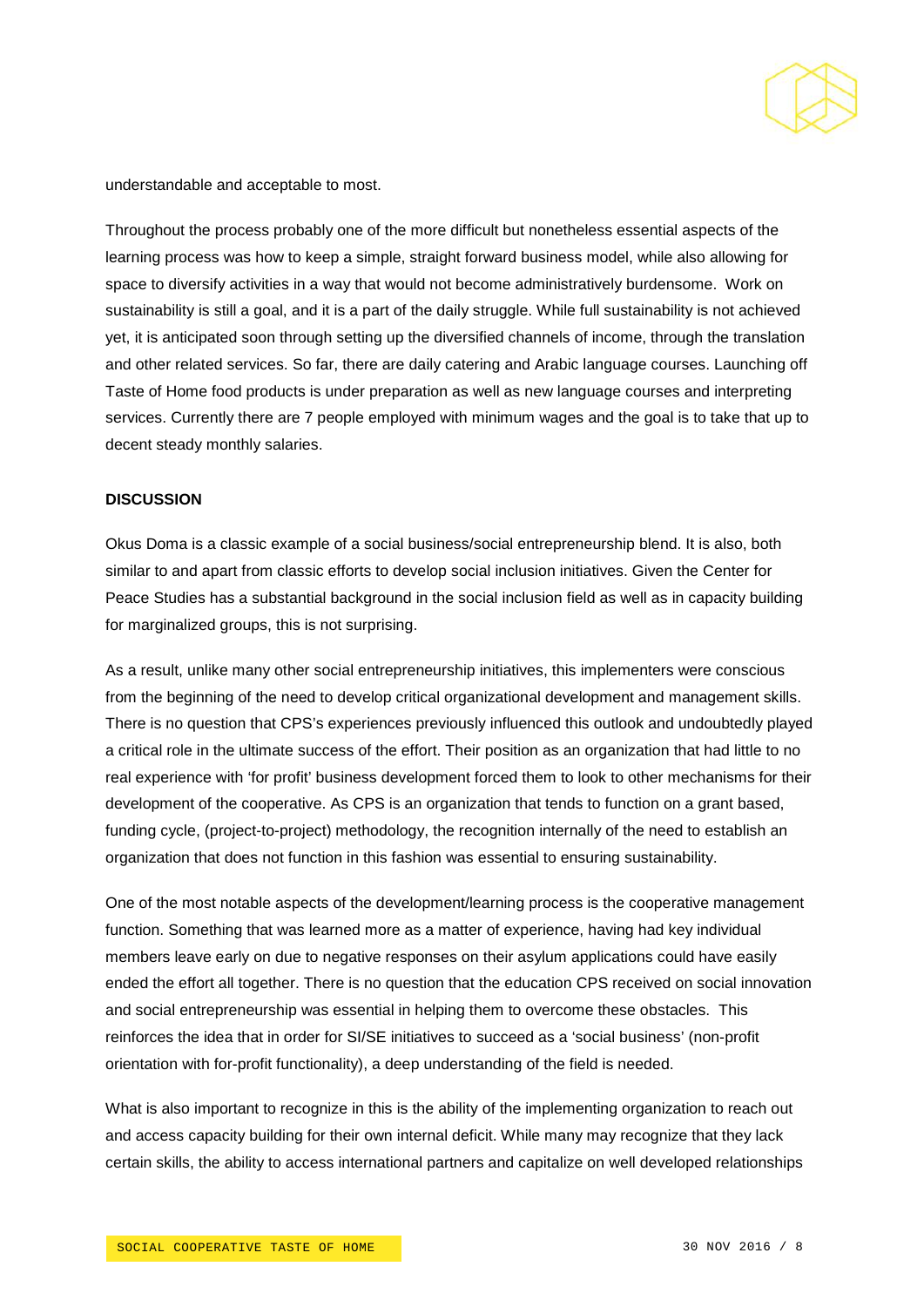

was critical in the early phases of the project. This does leave a question as to how successful the effort might have been without the presence of a reputable organization such as CPS. While others with strong networking skills may have also been able to do the same, there is no question that this does reinforce the importance of having quality organizations involved in such efforts. Certainly, it was easier for CPS than it might have been for a newly established NGO with minimal track record to build its reputation on.

Another item of importance to note in the project is the way in which it demonstrates that social innovation does not need to mean technical innovation. This effort in many ways is the antithesis of that. The innovation is in its process of establishment and its primary function organizationally rather than in its 'product' output. On that note, it is important to recognize that the mechanism of cooperative management as it has been implemented here is also an innovative way to both anticipate disruptions organizationally and plan effectively to mitigate their impact.

In many aspects, Taste of Home followed the path of typical social enterprise in Croatia. First of all, initiator of the whole project was NGO with vast experience in human rights and project management, but lack of business and managerial skills. This is in line with Strategy for Development of Social Entrepreneurship in Republic of Croatia in period 2015-2020 stating that "social entrepreneurs and CSOs in their work are facing difficulties regarding insufficient financial resources and knowledge about running, management and sustainability, as well as too high dependence on the funding from the public sector"<sup>[1](#page-8-0)</sup>. Moreover, according to Comparative Report on Social Innovation across Europe: " initiators most of the time exhibit strong motivations and a high level of awareness about the problem they want to address but they also show a naive approach about how to establish and develop business"<sup>[2](#page-8-1)</sup>. Luckily, this knowledge gap was recognized at the beginning and first knowledge transfer occurred through formal training. The cooperative members attended a series of courses held by organizations and individuals experienced in social entrepreneurship; this education helped them to acquire basic theoretical knowledge about running a business. Although this was a well-designed learning process, it was not sufficient and most of knowledge acquisition occurred through experiential learning model, starting from "developing the competences needed to start a new venture to recognizing opportunities and coping with the challenges of the external environment"<sup>[3](#page-8-2)</sup>. This was especially the case with gaining skills necessary to overcome legal boundaries and administrative obstacles connected with employment of asylum seekers that seriously affected whole business process. Moreover, while the

<span id="page-8-0"></span><sup>1</sup> Strategy for Development of Social Entrepreneurship in Republic of Croatia for period 2015-2020, p.15 <sup>2</sup> Terstriep, J; Kleverbeck, M, Deserti, A. & Rizzo, F. (2015). *Comparative Report on Social Innovation Across* 

<span id="page-8-1"></span>

*Europe*, Deliverable D3.2 - SIMPACT PROJECT (Boosting the Impact of SI in Europe through<br>Economic Underpinnings). Brussels: European Commission, DG Research and Innovation, p.100

<span id="page-8-2"></span> $3$  Ferinz, A: Managing Organizational Learning as a Challenge in Strategy, Corvinus University of Budapest, Conference paper, October 20, p.4